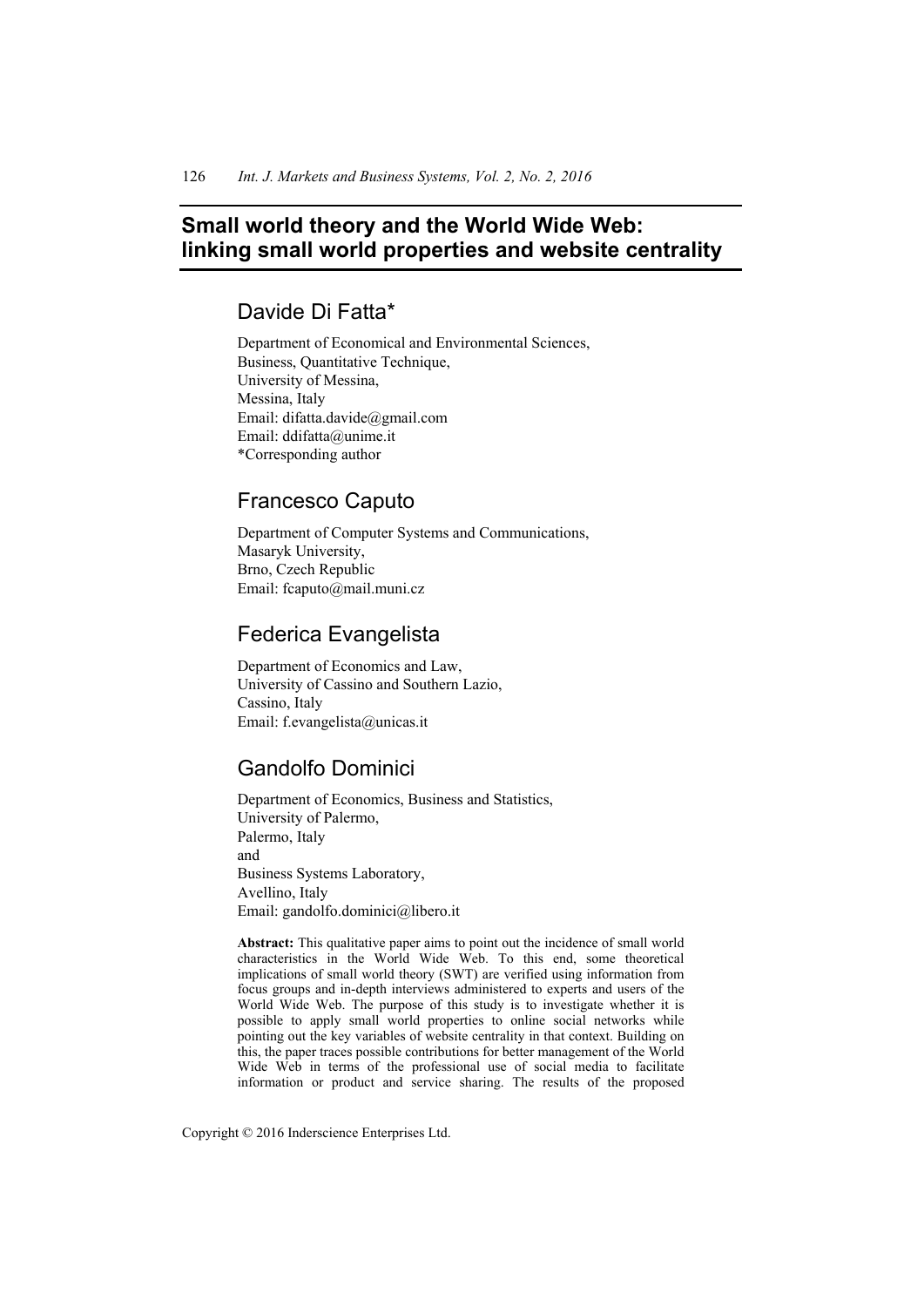investigation highlight some pivotal aspects of small world properties on the web, as well as on website centrality. The findings are relevant for the application of social media marketing (SMM) and search engine optimisation (SEO).

**Keywords:** World Wide Web; small world theory; SWT; social media marketing; SMM; search engine optimisation; SEO.

**Reference** to this paper should be made as follows: Di Fatta, D., Caputo, F., Evangelista, F. and Dominici, G. (2016) 'Small world theory and the World Wide Web: linking small world properties and website centrality', *Int. J. Markets and Business Systems*, Vol. 2, No. 2, pp.126–140.

**Biographical notes:** Davide Di Fatta is a PhD student in Economics and Management at the University of Messina, Italy. He also collaborates with the SEAS Department at the Polytechnic School of the University of Palermo, Italy. He is a junior member referent of the Business System Laboratory. His main research fields are systems thinking, digital marketing, networks and social media

Francesco Caputo is Post-Doctoral Researcher and Lecturer in Service and System Thinking and in Knowledge Management at Department of Computer Systems and Communications, Masaryk University, Czech Republic. He is also Adjunct Professor of Knowledge Management at Department of Informatics, University of Bari, Italy. His main research interests include but are not limited to complexity, knowledge management, healthcare management, network theory, corporate communication, strategy, and systems thinking. He is Secretariat of the ASVSA, Association for research on Viable Systems (www.asvsa.org). He was also finalist at the 2012/2013 Emerald/EMRBI Business Research Award.

Federica Evangelista is a PhD student in Business Administration at the University of Cassino and Southern Lazio, Cassino, Italy.

Gandolfo Dominici is a tenured Associate Professor of Marketing at the Department SEAS of the University of Palermo, Italy. He is the Scientific Director and a co-Founder of the Business Systems Laboratory. He is a member of Directors Board of the World Organisation for Systems and Cybernetics (WOSC), Chair of the Special Integration Group 'Systems Applications in Business and Industry' for the International Society for the Systems Sciences (ISSS) and a member of the Council of Advisers of the Consorzio Universitario di Economia Industriale e Manageriale (CUEIM). He is the author of more than 70 published articles and books. His main research interests are marketing, e-marketing, new product development, systems thinking and organisational cybernetics.

#### **1 Introduction**

The opportunities offered by a global and interconnected economy in which there are no boundaries (Bauman, 2000; Saviano and Caputo, 2013; Dominici et al., 2016), and where it is possible to build directs links between companies and consumers, have been analysed from different viewpoints; various implications have been outlined both from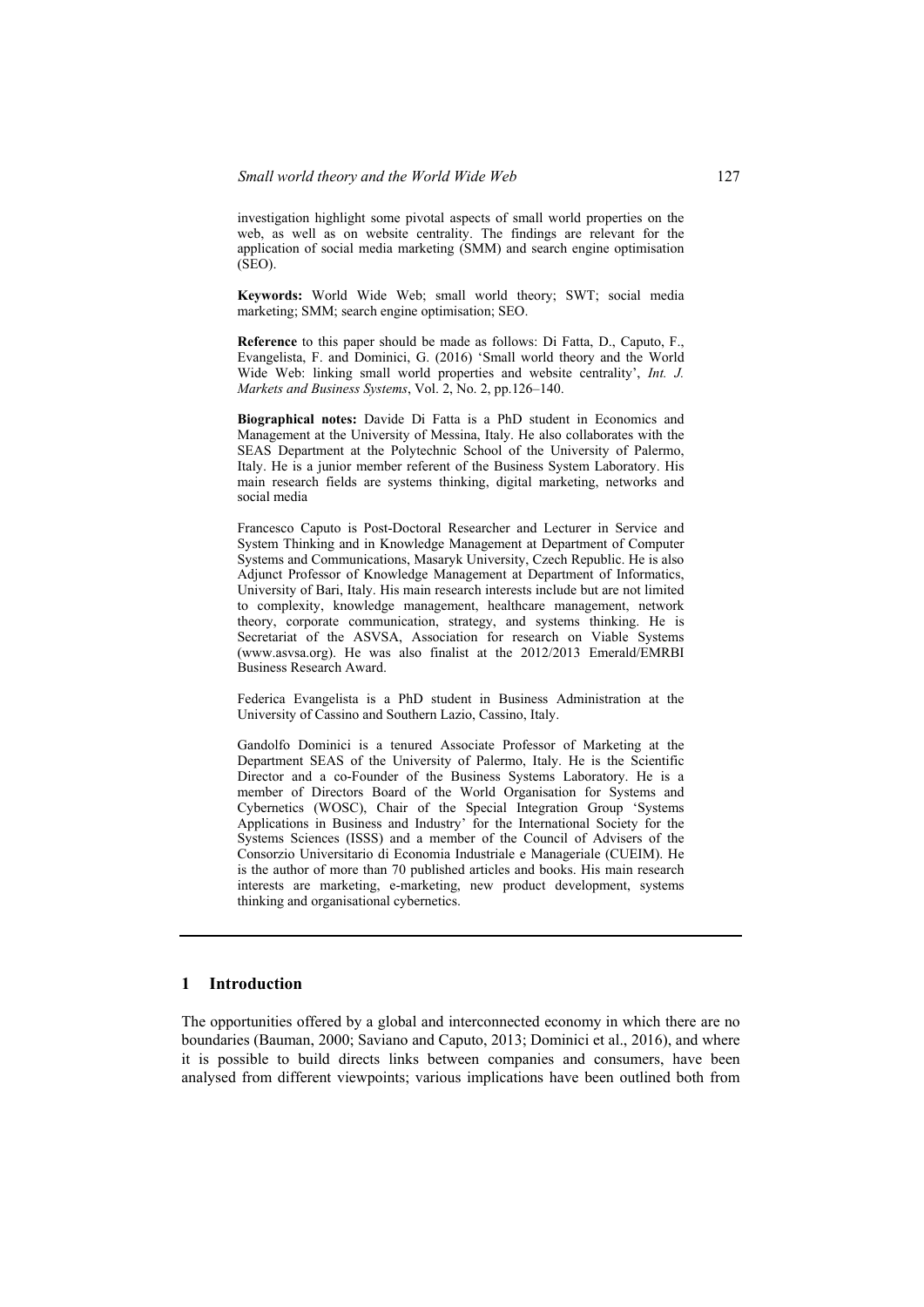theoretical and practical points of view (Berthon et al., 1996; Cockburn and Wilson, 1996; Eysenbach and Köhler, 2002; Barile et al., 2013; Del Giudice et al., 2016; Espejo and Dominici, 2016).

The existing literature on the topic of the web and social media marketing (SMM), underlines the relevance for companies (and other types of organisations) of using the opportunities offered by the web to build stronger relationships with consumers and the market (Ashley and Tuten, 2015; Hoffman and Fodor, 2010; Dominici, 2009). Despite this, most of the contributions offered by literature have focused their attention on the instruments used to maximise the effects of SMM (Evans, 2012; Tuten and Solomon, 2014), on the pathways to identifying better solutions with reference to the characteristics of companies and market (Mangold and Faulds, 2009), and on the implications that SMM and the web have on the organisations' plan and strategies (Berthon et al., 2012). Thanks to the capabilities of web users, it became possible for collaborators to support an organisation's actions, plans, and brands merely by speaking about them and creating interest in them (McLaren et al., 2002; Kretschmer and Aguillo 2004; Ebersbach et al., 2008).

In this context, among the different contributions to SMM and the web, an interesting advance in knowledge has been offered by managerial studies on the effect of marketing on online social networks (OSNs) (White et al., 2009). These contributions have shown that the influence of weak ties is similar to the influence of strong ties (Goldenberg et al., 2001; Henning-Thurau et al., 2004).

More specifically, analysing the influence of OSNs in social and market dynamics, it is easy to note that weak ties in OSNs have subverted more of the balances on which some recent economic systems are based (Ellison, 2007; Barile et al., 2015). According to Trusov et al. (2009), electronic word-of-mouth (e-WOM) referrals have substantially longer carryover effects than traditional marketing actions in influencing consumers' decisions and behaviours. This evidence has more relevant implications because organisations could obtain results similar to those of expensive SMM instruments and create strong ties simply by acting on weak ties and on users' collaborations and word-of-mouth.

In such a vein, the relevance of weak ties on the web needs to be better investigated in order to clarify the existing link between small world theory (SWT) and the web and to investigate the implications of SWT on the web. This paper this aims to investigate the following research questions:

#### *1.1 Can we apply small world properties on the World Wide Web?*

#### *1.1.1 What are the key variables of website centrality in the World Wide Web?*

Building on this, the paper aims to investigate possible contributions to better applying SMM, in terms of the professional use of social media to facilitate information and product or service sharing (Tuten and Solomon, 2014), as well as search engine optimisation (SEO) as the science of driving web traffic to websites (Davis, 2006: Evans, 2007), the emergence of new business formats, and the survival of older ones (Hollensen, 2015).

The paper is structured as follows: in Section 2, we propose a conceptual and theoretical framework from which we derive four hypotheses to be tested with the qualitative information. In Section 3, we present the qualitative inquiry methodology. In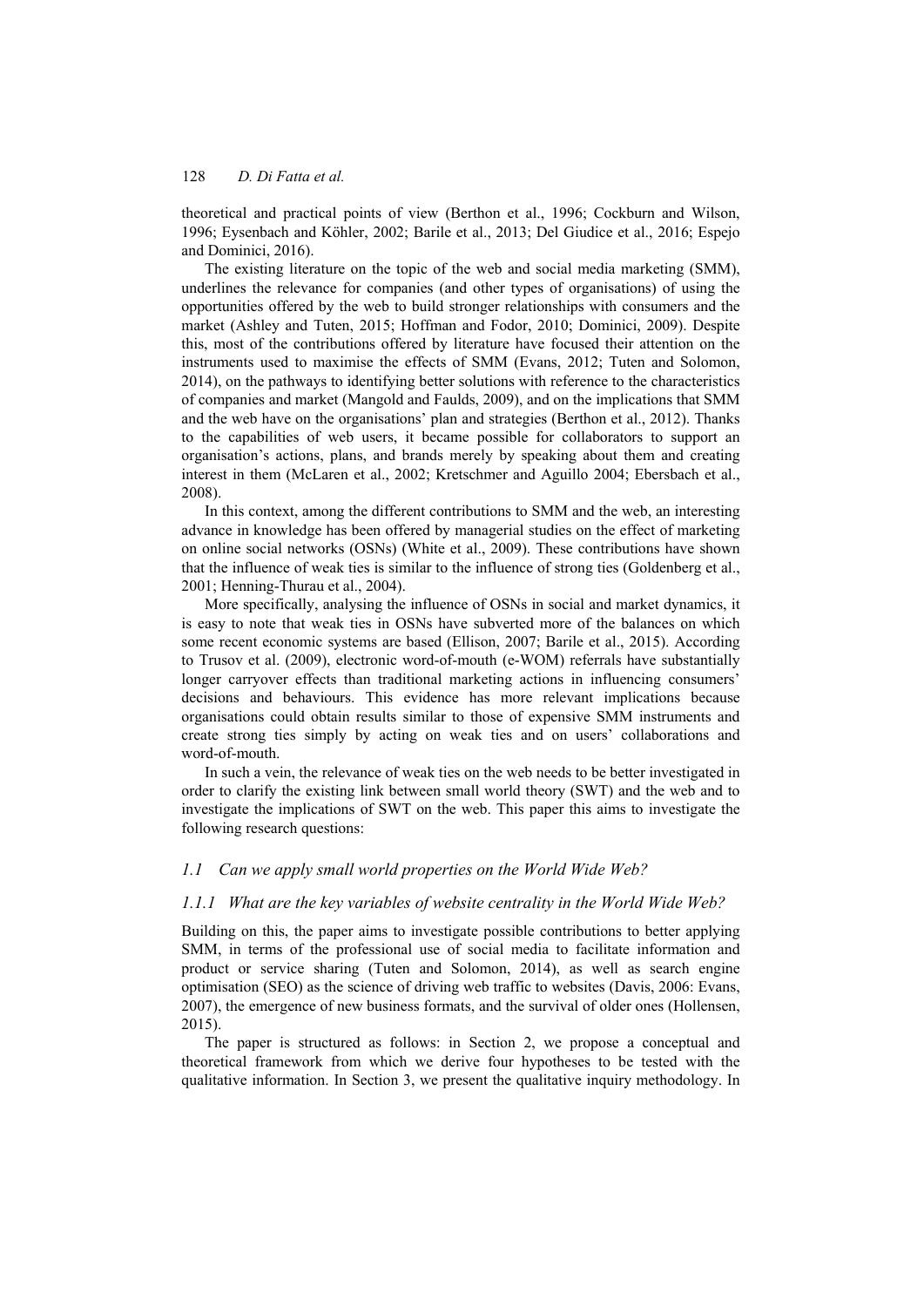Section 4, we present and discuss our findings and their match with the hypotheses from the preliminary literature review. The paper concludes with final remarks, implications, limitations of the research, and proposals for further research.

### **2 Theoretical and conceptual framework**

#### *2.1 Small world theory*

SWT generalises and explores the common features of interconnected networks (Chatman, 1991; Watts, 1999). It is rooted in a graph theory built on Milgram's (1967) experiments. SWT outlines how, in a small world network, there are few degrees of separation between the elements of the net, but the intricate and richly aggregate structure of social groups is nonetheless maintained (Buchanan, 2003).

According to Okafor et al. (2007), it is possible in each small world network to identify two specific features: a high level of aggregation and a low degree of separation. The contributions to SWT clearly explain how it is possible to reconcile these two, apparently contradictory, features (Uzzi and Spiro, 2005). According to Aldrich and Kim (2007), each node of a small world network is oriented to build strong relationships with only a few others. However, this tendency does not exclude the possibility of nodes to build weak connections with other network elements (Granovetter, 1973). According to this, it is possible in a small world network to reach more connections through random weak ties (low degree of separation).

The probability that two randomly selected people (nodes) know each other was the subject of Milgram's (1967) experiments. In the final version of the experiment, Milgram chose random individuals from the US cities of Omaha, Nebraska, and Wichita, Kansas, as starting points, and Boston, Massachusetts, as the end-point of a chain of correspondence. He selected these cities because they were among the more socially and geographically distant cities in the USA.

In his experiment, Milgram used the so-called 'lost letter technique'. This involved a number of letters in envelope that displayed only the name of the recipient, with no address. He delivered the letters to some volunteers and explained that the letters should be delivered to the recipient. He did not indicate the addresses they were to be delivered to.

The letters that reached their destinations, almost all converged, in their last steps, to a small circle of friends of the recipient. The striking detail is that most letters reached the recipient in just six steps. For this reason, Milgram's experiment is often associated with the expression 'six degrees of separation',<sup>1</sup> although he never used it.

The major experimental result was that the average path length of chains was between 5.5 and 6 steps. Milgram concluded that, on average, about six steps separate American from each other; this finding is consistent with Guare's (1990) theory. Milgram concluded that the social world is far smaller than it is usually assumed to be.

Milgram's experiment did not avoid criticism. The main problem was the starting point of the letters. People were not randomly chosen, but were rather recruited through an advertisement that specifically sought people who considered themselves well connected to their friendship network (Kleinfeld, 2002).

Another problem with the experiment regards the attrition rate: if it is assumed that there is a constant level of non-response for each person in the chain, longer chains will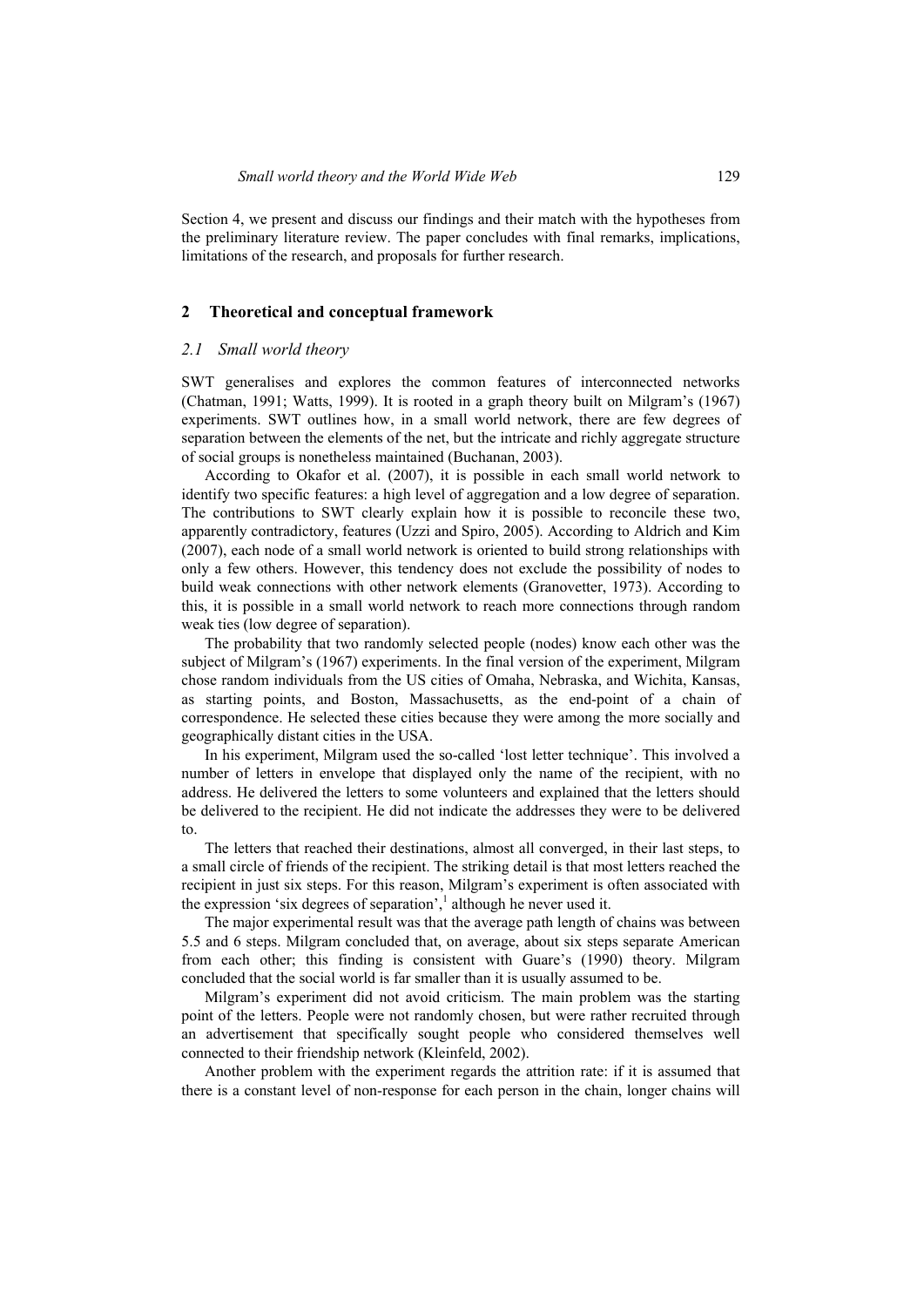be under-represented. It is more likely that they will encounter an unwilling participant. Considering these two objections together, it is possible to conclude that Milgram's experiment underestimates the average path length (Watts and Strogatz, 1998).

Despite criticising the experiment methodology, Watts and Strogatz agreed with Milgram's basic idea. They supported SWT showing the existence of small world networks in our daily lives, comparing it to the neural network of the worm *Caenorhabditis elegans*, the power grid of the western USA, and the collaboration graph of movie actors, which are said to show small world features (Watts and Strogatz, 1998).

The model proposed by Watts and Strogatz (1998) analytically defines the clustering coefficient and the degrees of separation for small world networks. Let *xi* be a point in the network and  $x_1, x_2, ..., x_i, ..., x_n$  be other points in the network. If each pair of different points  $x_i \neq x_j$  is interconnected, then a state of maximum aggregation holds. In general, however, only a percentage of the direct neighbours of  $x_i$  are interconnected. This fraction is a measure of the clustering coefficient: 0 represents no clustering and 1 represents maximum aggregation.

Watts and Strogatz proposed similar reflections with reference to degrees of separation. More specifically, they emphasised that, to measure the distance between two nodes of a network, it is need to measure the distance between the nodes of all possible pairs within the network. The average can then be defined and, in this ways, it is possible to calculate the exact number of degrees of separation of the network. This value is also the average number of steps necessary to connect two random points.

An alternative approach to measuring the distance between two random points in a network was proposed by Albert and Barabasi (2002). They indicated that a possible alternative solution requires the network's population to be investigated in the light of the social network perspective, in order to identify the average path length between any two nodes. They thus show that, considering an unweighted graph *G* with a set of *n* vertices *V*, let  $d(v_i, v_j)$ , where  $(v_i, v_j) \in V$  denote the shortest distance between two nodes, assuming that  $d(v_i, v_j) = 0$  if  $v_i$  cannot be reached from  $v_j$ . The average path length is:

$$
l_G = \frac{1}{n(n-1)} \sum_{i \neq j} d(v_i, v_j)
$$

As can be seen, SWT opens more relevant implications for every social and economic system based on the relationships between two or more actors. Among the different opportunities in understanding the social and economic dynamics illustrated by SWT, increasing attention is being paid to those related to the web as a new 'reality' in which rules and guidelines must still be written, and in which more challenges need to be faced by actors that aim for competitive advantages. In order to enrich the previous literature contributions to this topic, the next subsection presents a review of the relationships between the web and OSNs in the light of SWT.

### *2.2 The World Wide Web and OSNs in the light of SWT*

The application of the principles and logic of SWT to the web and OSNs is a challenge to improving the opportunities and the positive effects related to the management of the web (Latora and Marchiori, 2001; Wang and Chen, 2003).

In this vein, building on the findings of Milgram's experiment, Dodds et al. (2003) attempted to investigate the validity of SWT on the web. Using an e-mail message, they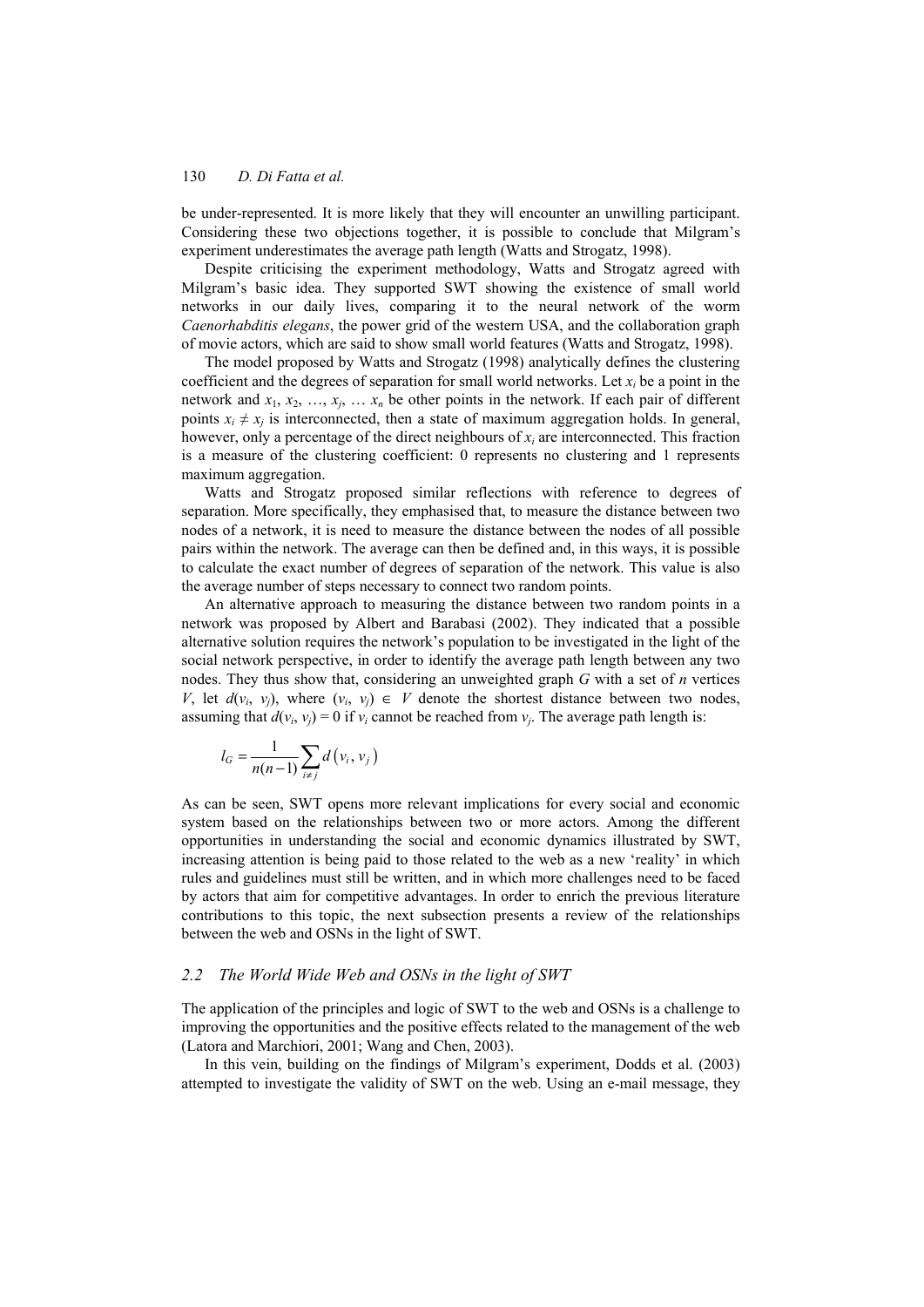requested 60,000 senders (the starting points) to deliver a package to 18 targets (arrivals) in 13 different countries. It emerged that, in some cases, the degree of separation was actually close to six, while in other cases the results failed to show small world properties.

A possible explanation for the conflicting findings of Dodds et al.'s experiment is related to the peculiarities of the internet. According to Watts et al. (2002), despite the immense size of the internet, only four connecting lines are active. Furthermore, some nodes – so-called hubs – are critical points that have more lines of connection than others.

Adamic and Huberman (2000) also showed that nodes and connections on the web are influenced by the power law (Newman, 2005), which define a functional relationship between two quantities such that, when one quantity (the independent variable) changes, the other quantity (dependent variable) changes faster than proportionally (Adamic et al., 2001). This evidence is underlined with previous studies of internet website topology which outlined how, whenever the number of connections doubles, the number of nodes with that number of connections decreases by a factor of five (Faloutsos et al., 1999).

Following the analysis of the conditions that influence the application of SWT to the web, it should be emphasised that the web is a scale-free network (Barabási, 2009). In other terms, it is a particular kind of network whose degree of distribution follows, at least asymptotically, the power law (Wang et al., 2006). According to this, if *P*(*k*) is the percentage of nodes having *k* connections and  $\gamma$  is a parameter whose value typically lies in the range  $2 < \gamma < 3$ , then

$$
\lim_{n\to\infty} P(k) \cong k^{-\gamma}
$$

In a scale-free network, the most notable characteristic is the presence of vertices with a degree of centrality that greatly exceeds the average: the hubs. The scale-free property strongly correlates with the network's resilience (Cohen et al., 2000). In fact, hubs can be considered both a strength and a weakness of scale-free networks. If random failures occur, the likelihood that a hub would be affected is almost negligible. This is because the vast majority of nodes are those with a small degree of centrality. According to Freeman (1977), centrality can be defined as a function of the number of links incident on a node. This leads to a general condition for the critical fraction of nodes that need to be removed before the network disintegrates. For *γ* ≅ 3, random attacks never disable the network. If a failure occurs in a hub, the network will generally not lose its connectedness because of the remaining hubs. Otherwise, if we intentionally choose a few major hubs and take them out of the network (direct attack), according to the so-called percolation theory, the network is turned into a set of rather isolated graphs (Callaway et al., 2000).

From what we have found in the literature, we can thus formulate the first three hypotheses that will later be tested:

- $H_1$  The web is an aristocratic scale-free network.
- $H<sub>2</sub>$  The centrality of a website is a function of the number of back links leading to it.
- $H<sub>3</sub>$  The centrality of a website is proportional to the centrality of the sites from which the back links derived.

Moving from studies on the application of SWT to the web, some researchers have also tried to investigate possible relations between SWT and OSNs (Gross and Acquisti, 2005; Mislove et al., 2007). There are many differences among OSNs, but also some common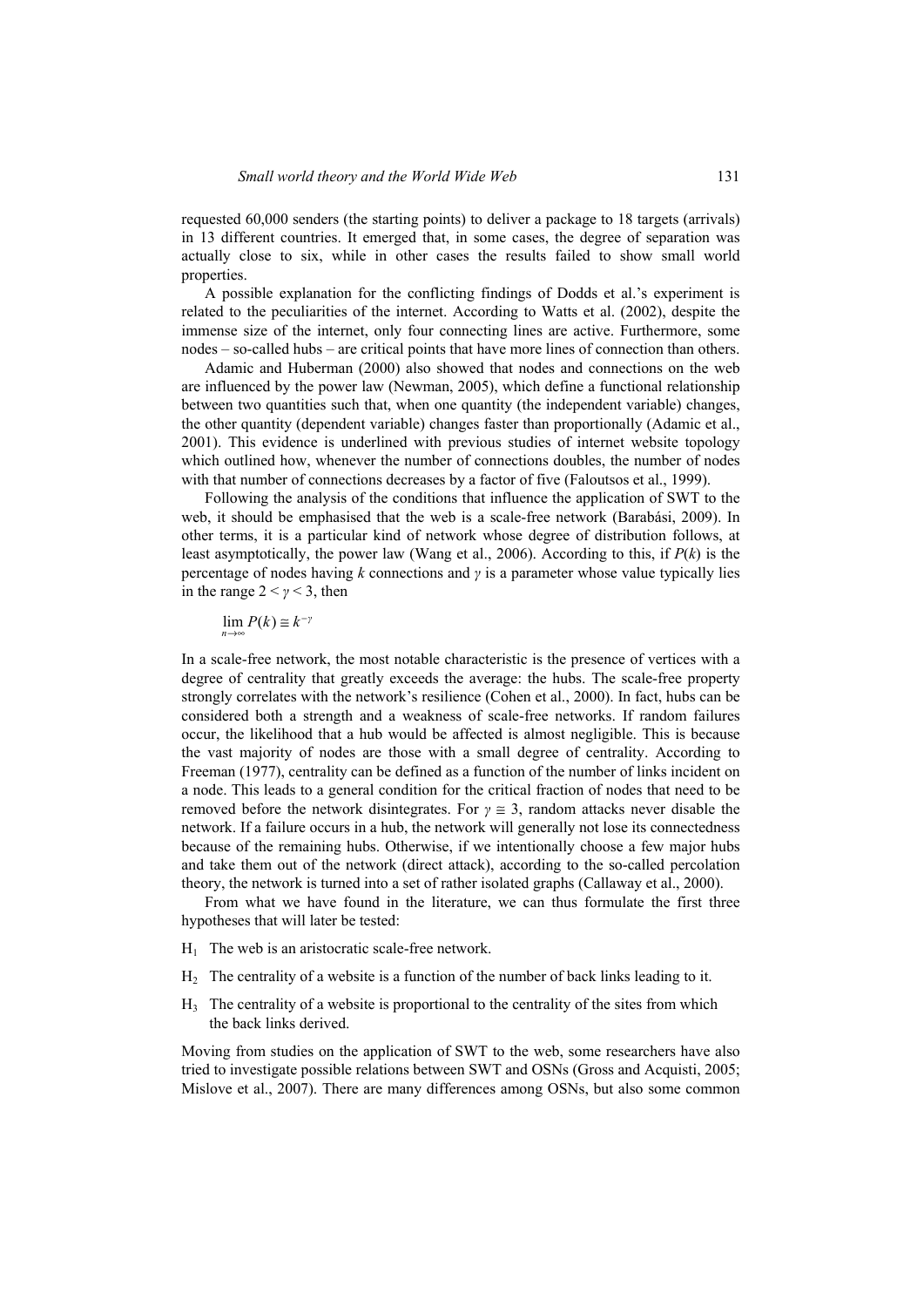features, such as the construction of a public or semipublic profile within a bounded system, articulating a list of other users with whom there is a connection, and viewing and traversing the list of connections, and those made by others within the system (Boyd and Ellison, 2007).

The first studies that attempted to combine SWT and OSNs date back to 1996, when the game 'Six Degrees of Kevin Bacon' was invented by Fass, Turtle, and Ginelli, three students at Albright College in Pennsylvania. This game aimed to link any actor to Kevin Bacon through no more than six connections. The basic rule was that two actors were connected if they appeared together in a movie or a commercial. Fans of the game give other actors a 'Bacon Number' which is the minimum number of steps it takes to link them to the actor.

Kevin Bacon himself has a Bacon Number of zero. The Bacon number for actor *x* is thus the number of steps in the shortest path that connects the actor x to Kevin Bacon. According to this, actors who have worked directly with Kevin Bacon have a Bacon Number of 1. If the lowest Bacon number of any actor with whom *x* has appeared in any movie is *n*, then that actor's Bacon number is  $n + 1$ .

Fass et al. (1996) showed that this social network based on actors has the classic features of high aggregation (clustering coefficient) and low degree of separation (average path length). This is also confirmed by Watts and Strogats (1998), who outlined how, in a network with a size of 225,226 nodes, the average degree of separation is 61, the average path length is 3.65, and the clustering coefficient is 0.79. From the above, we can formulate our fourth hypothesis:

H4 Social networking websites show small-world properties.

#### **3 Methodology**

In order to test our hypotheses and to point out the relations between SWT and the web, we have used a qualitative inquiry methodology based on focus groups and in-depth interviews. This methodology allowed us to develop a systematic and open-minded inquiry for understanding the perceptions of the interviewees and grasping their feelings (Burnard, 1991; Ang, 2014).

This inquiry was based on two steps: first, we carried out the focus group interviews, in which a group of people were conducted through a discussion (Merton, 1987; Frey and Fontana,1991; Morgan, 1997; Barbour and Kitzinger, 1998); then an in-depth interview on specific subjects was conducted in which the interviewee answered specific questions related to the topic of discussion of the focus group (Hollway and Jefferson, 1997; Boyce and Neale, 2006; Silverman, 2010; Easterby-Smith et al., 2012).

The choice of the focus group methodology was motivated by its appropriateness for online media and communications (Lunt and Livingstone, 1996) and generally for business and management studies (Ang, 2014; Milena et al., 2008).

Our focus group started in September 2015 in Messina, Italy. The group was of eight people, including a moderator, who did not directly participate to the discussion, but who moderated the group, took notes, and participated in the analysis of results. The other seven members were an e-commerce CEO, a social media manager, two web marketing consultants, an expert in SEO, and two ordinary internet users.<sup>2</sup> As described by Morgan (1997), a focus group should include not only experts and professionals in the field, but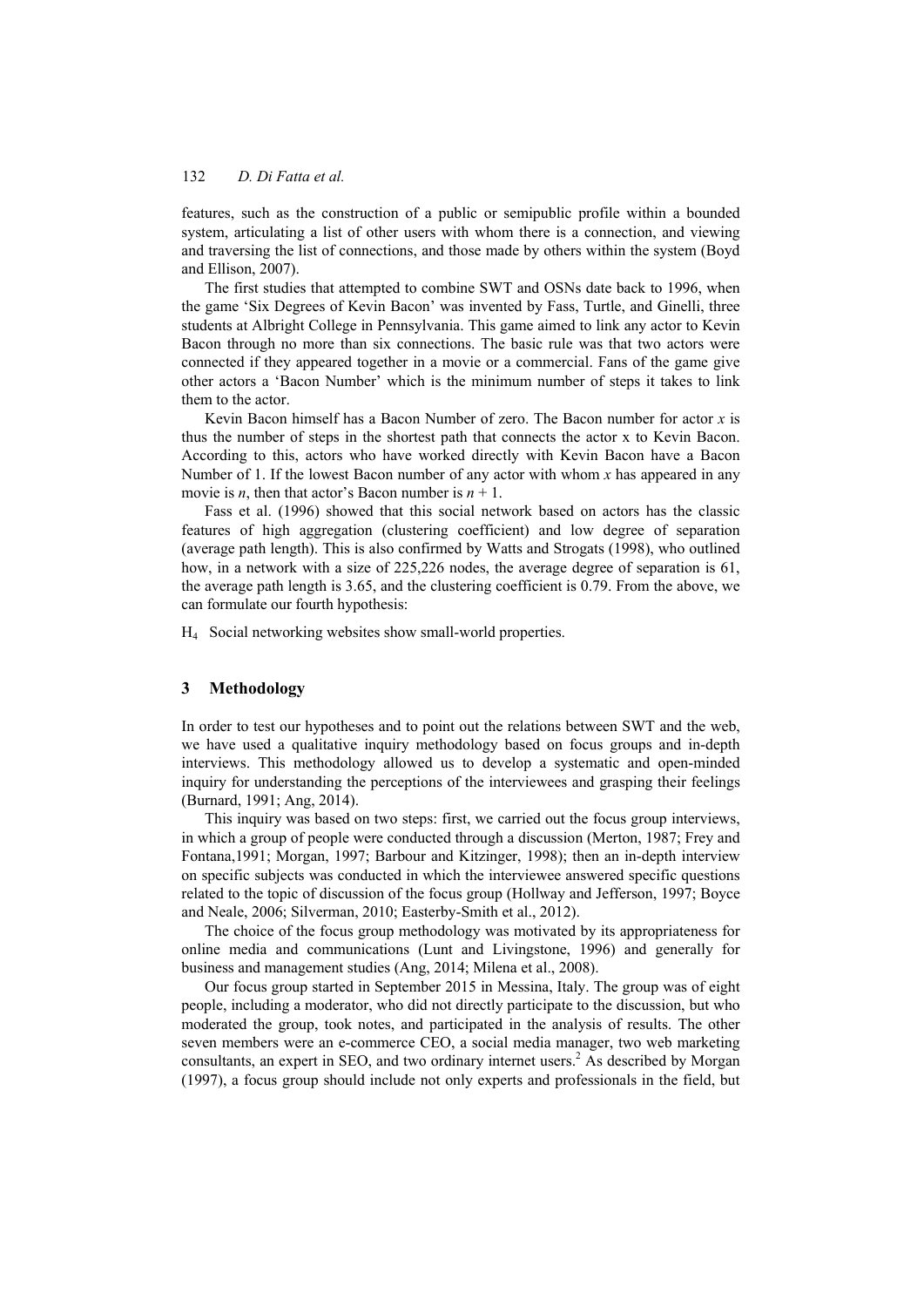also ordinary users. The questions were asked using the general principles of Krueger (1997): from the more general to the more specific (initial submissions, transition, key questions, final questions, and summary of responses), sorting application according to their importance in relation to the purpose of the discussion.

The 40 in-depth interviews were carried out in January 2016 in Palermo, Italy. The interviewees were again either experts in the field or regular non-professional internet users.

Having processing the data, we formalised four findings. Finally, in March 2016, these finding were presented to the respondents. In a completely anonymous way, they were asked to answer a questionnaire expressing, for each finding, the degree of approval on a five-point Likert scale in which '1' means 'strongly disagree' and '5' means 'strongly agree' (Likert, 1967; Albaum, 1997; Dawes, 2008).

#### **4 Findings and discussion**

Our hypotheses derived from the results of the qualitative studies were as follows:

H1 The web is an '*aristocratic*' scale-free network.

According to the results of proposed study, H1 can be considered confirmed. More specifically, it emerges that the web follows the power law (Faloutsos et al., 1999) and that it is a scale-free network (Cohen et al., 2000; Wang et al., 2006). More specifically, the in-depth interview with an expert in Information and Communication Technologies (ICT) has been particularly enlightening to focus our attention on the 'aristocratic' (Buchanan, 2003) structure of this network. Citing the words of the interviewee #7 "Let us suppose you need to participate in a challenge in the tug of war: the left team consists of eight vigorous boys and the right team consists of two skinny youngsters. Which team would you choose?" This finding is consistent with previous study of Albert et al. (2000) in which is underlined that internet is a particular case of small world network, characterised by hubs following the power law. Therefore, it can be defined as an 'aristocratic scale-free network'.

More specifically, Albert et al. (2000) studied the problem of scale-free networks from the point of view of a computer technician; their conclusions on the small-world structure of the web are quite similar to our findings. They analysed the structure of the web using an internet boot and found that the power law was applicable to 325,729 internet documents connected by 1,469,680 hypertext links. All these connections were characterised by the long-tail distribution described by Feldmann and Witt (1997). This example allows us to state again that a limited number of nodes have a high number of connections. On the other hand, a very large number of nodes have a limited number of connections.

Albert and his staff also calculated the so-called 'diameter of the web', (i.e., the typical distance between internet pages, determined by choosing two random pages and counting the number of clicks needed to move between them). They found this diameter to be about 19 clicks.

Moreover, in order to calculate this result, they applied a logarithmic dependence between the diameter of the web and the total number of documents in the network. This implies that, even assuming a 1000% increase of the size of the web, the diameter would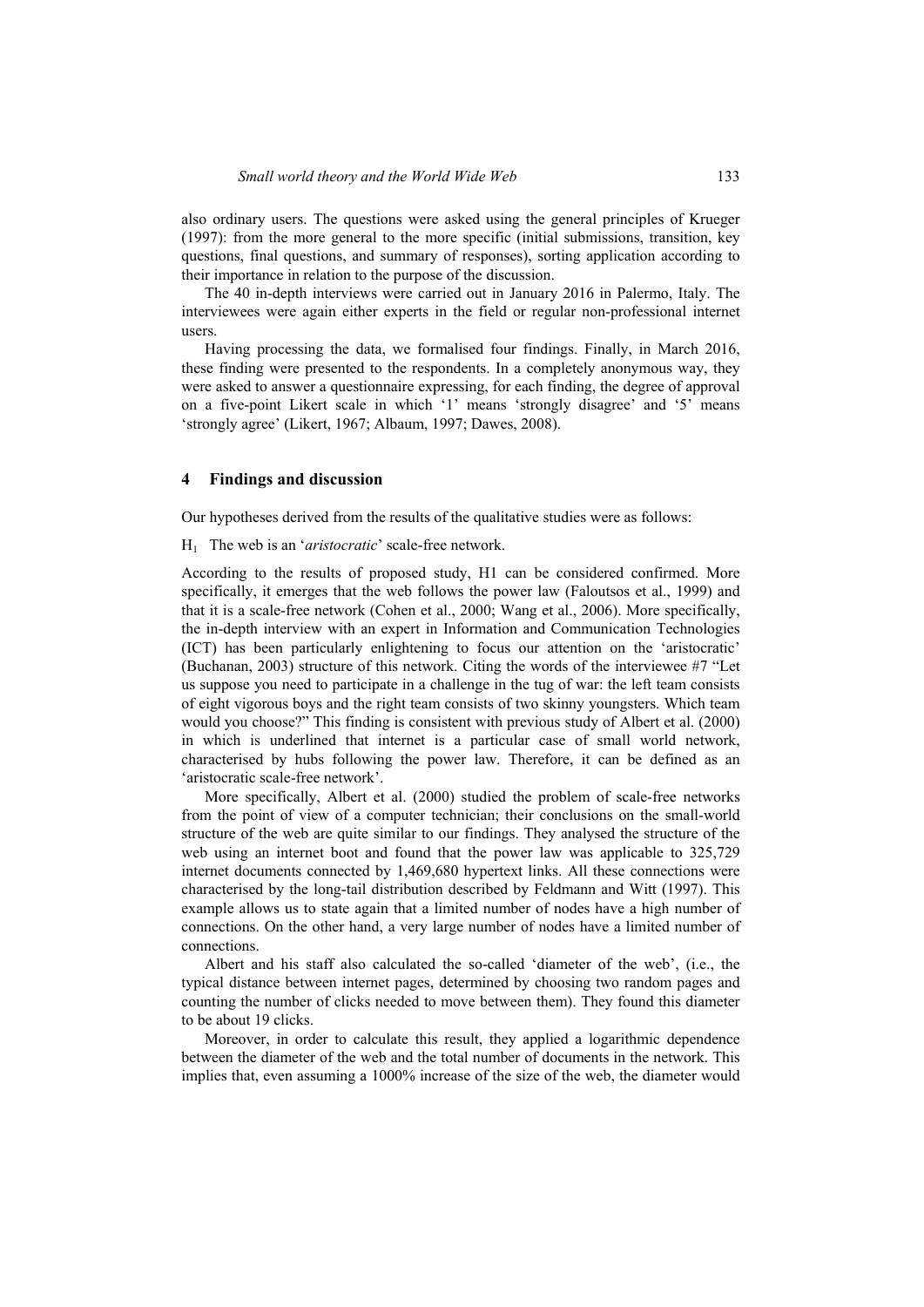increase from only 19 to 21; in other words, the diameter of a growing scale-free network can be considered almost steady (Albert et al., 2000).

 $H<sub>2</sub>$  The centrality of a website is a function of the number of back links leading to it.

This hypothesis can be considered confirmed by the evidence of the study. This finding is consistent with the previous study of Bjorneborn and Ingwersen (2004), in which they affirmed that a back link represents a sort of 'favourable vote' for the receiving website from another webpage. More favourable votes thus correspond to greater centrality.

In order to explain this concept, we will use an analogy with a water network that emerged during in-depth interview #17: the internet is not an egalitarian network; there are instead website hubs (e.g., search engines and online newspapers) that receive millions of hits per day. These hubs, in our analogy, are the large pipes that deliver a great deal of traffic with their links. Consider building two identical websites: the first receives an inbound link from the webpage of the most important national newspaper; the second website receives an inbound link from the website of a local school's magazine.

The amount of water (number of visitors) conveyed by the two pipes (incoming links) will obviously be different. The link from the highly connected hub brings a large volume of visitor traffic to the first website, while the link from the school magazine will generate only a few visits for the second website.

 $H<sub>3</sub>$  The centrality of a website is proportional to the centrality of the sites from which the back links derived.

Hypothesis  $H_3$  can also be considered confirmed by the evidence of this study. During the in-depth interview, we found that an important factor is the anchor text of the back link. An anchor text is the descriptive label of a hyperlink that appears on a webpage (Aljaber et al., 2010). Search engine bots, such as spiders or crawlers, examine the anchor text to evaluate how relevant it is to the content on a webpage. Respondent #18 pointed out that the anchor text (also known as link label, link text, or link title) is the visible and clickable text of the hyperlink. The words contained in the anchor text and their congruence with the content give more power to the link and to the website that is linked as a result.

Furthermore, anchor text and webpage content congruence is highly weighted in the rankings of a webpage with respect to any given keyword query by a search engine user.

H4 Social networking websites show small-world properties.

Finally,  $H_4$  can also be considered confirmed. More specifically, the results of the study show that respondents applied mental patterns similar to those found in a tug-of-war. In fact, we noted in the focus groups that many people registered on Facebook because many of their friends were already registered.

The web-marketing expert also noted that: "A page with a huge number of 'likes' and comments is much more attractive to a user than a page with few followers".

This finding was confirmed during in-depth interview #3: the respondent, in choosing between Twitter and Google Plus, preferred Twitter because it had the highest number of subscribers. It is thus possible to affirm that  $H_4$  is also accepted and that 'Social networking websites show small-world properties'. This result is aligned with the first world-scale social network graph-distance computations by Ugander et al. (2011), who made three observations: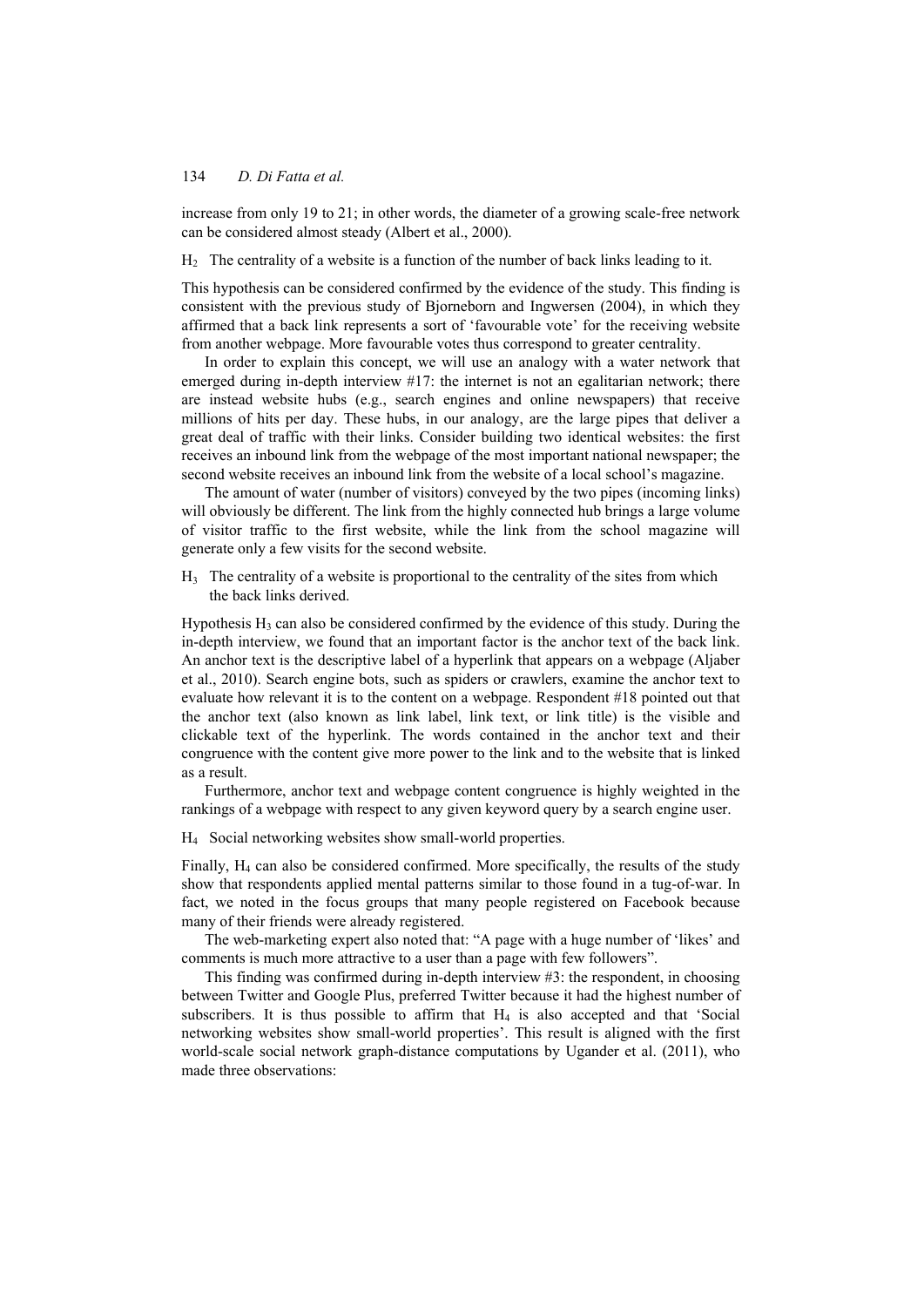- 1 the global structure of the graph determines that the social network is nearly fully connected, with 99.91% of individuals belonging to a single large connection
- 2 by studying the average local clustering coefficient and the degeneracy of the graph neighbourhoods, it is possible to show that, while the Facebook graph as a whole is clearly sparse, the graph neighbourhoods of users contain a surprisingly dense structure
- 3 there is a strong effect of age on friendship preferences, as well as a globally modular community structure driven by nationality, but there is no strong gender homophile.

Similarly, Backstrom et al. (2012) determined that, between all Facebook users (721 million users with 69 billion friendship links at the time the research was conducted), there is an average distance of 4.74 steps, corresponding to 3.74 intermediaries. Barnett (2011) suggested there are fewer than six degrees of separation that connect users within OSNs – probably between four and five.

A further favourable opinion came from studies carried out on Twitter: analysing more than 5.2 billion Twitter friendships and followers, Cheng (2010) found that the average distance between nodes is 4.67 steps.

Therefore, after visiting an average of 3.32 people within the friend network, Twitter users can expect to find one of their followers with a standard deviation of 1.25 friendship distances. In other words, this means there are many small circular connections on Twitter, just as in a classical small-world network.

Building on the results of the research, in order to verify its validity and agreement with the opinions and perspectives of the sample, the respondents were asked to evaluate their levels of agreement with the findings using a five-point Likert scale, on which 1 means 'strongly disagree' and 5 means 'strongly agree' (see Table 1).

| <b>Findings</b>                                                                                                     |       | 2     | 3     | 4     | 5      |
|---------------------------------------------------------------------------------------------------------------------|-------|-------|-------|-------|--------|
| The web is an aristocratic scale-free<br>network                                                                    | $5\%$ | $5\%$ | $5\%$ | $5\%$ | 80%    |
| The centrality of a website is a function of<br>the number of back links.                                           | $0\%$ | $0\%$ | $5\%$ | $5\%$ | 90%    |
| The centrality of a website is proportional<br>to the centrality of the sites from which the<br>back links derived. | $0\%$ | $5\%$ | $5\%$ | 5%    | 85%    |
| Social networking websites show small-<br>world properties                                                          | $0\%$ | 5%    | $5\%$ | 15%   | 75%    |
| Average                                                                                                             | 1.25% | 3.75% | 5.00% | 7.50% | 82.50% |

**Table 1** Result validation

Adding up those who responded 'very agree' or 'agree', 90% of respondents expressed a positive opinion. Only 5% overall disagree or strongly disagree with our formulation of the findings. These results support our analysis giving strength to the findings.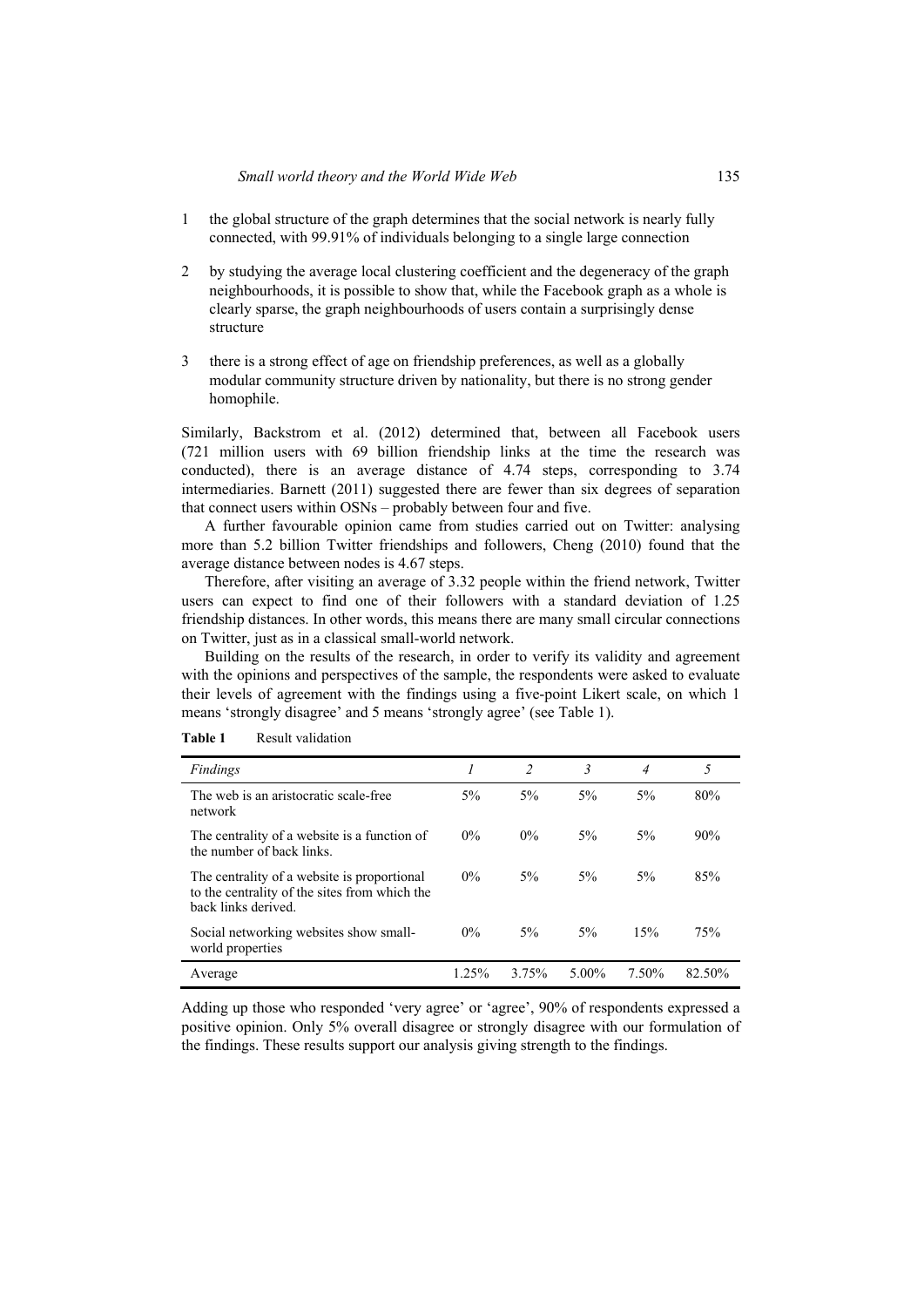#### **5 Final remarks, implications, and future lines of research**

The opportunities offered by the web represent an interesting challenge to both researchers and practitioners (Bhargava and Krishnan, 1998; Kaplan and Haenlein, 2010). The implications, rules, and risks are required to broaden traditional perspectives and to include variables and dimensions usually underestimated by traditional models and approaches.

In order to enrich earlier literature contributions on the management of the web, this paper proposes a quality study to determine whether it is possible to apply SWT to the web domain and what the key variables are in considering the definition of possible managerial models of centrality on the web.

In this line, the study aims to create a bridge between Milgram's SWT and the web. It thus provides a concrete approach for combining theoretical perspectives with the technical contributions offered by practitioners.

Reflections and empirical evidence show that small world network properties can be applied to the web. This finding permits more relevant implications with reference to a better management of tools offered by the web and OSNs.

The application of SWT proprieties to the web also broadens the perspective in the application of SMM, as a way to improve the opportunities of communication linked to the web and to better manage the relationships of companies with market (Hoffman and Fodor, 2010; Ashley and Tuten, 2015; Evangelista et al., 2016).

Other implications can be traced to the SEO field. The concept of centrality has a disruptive effect on the optimisation for search engines (such as Google, Bing, etc.). Considering that website centrality is determined by the number and power  $(H_3)$  of its back links  $(H<sub>2</sub>)$ , it is possible to state that website centrality depends on website network. Assuming that SEO allows the management of website networks (Evans, 2007), we agree with Baye et al. (2016) and consider SEO a relevant domain in defining future trends and dynamics for every type of company and organisation based on market relationships.

This paper thus traces a new possible pathway for further research that could deepen studies related to the web and so-called network orchestration, which is the process of assembling and developing an interorganisational network (Paquin and Howard-Grenville, 2013).

In these terms, the reflections and empirical results presented here cannot be considered exhaustive, but are only the first steps in a long research pathway aimed at better investigating the link between the web, SWT, and OSNs – also via empirical analysis of wider samples with different cultural backgrounds.

To face this challenge, a multidisciplinary and transdisciplinary effort is required, but the opportunities to identify better pathways to manage the complexity of the web deserve the engagement of both researchers and practitioners.

#### **Acknowledgements**

To conform with Italian regulations on academic publishing, even though the article is the joint work of all the authors, we attribute the contribution of each author as follows: Davide Di Fatta, Sections 2 and 3 Francesco Caputo: Section 4 Federica Evangelista, Section 5 and Gandolfo Dominici Section 1.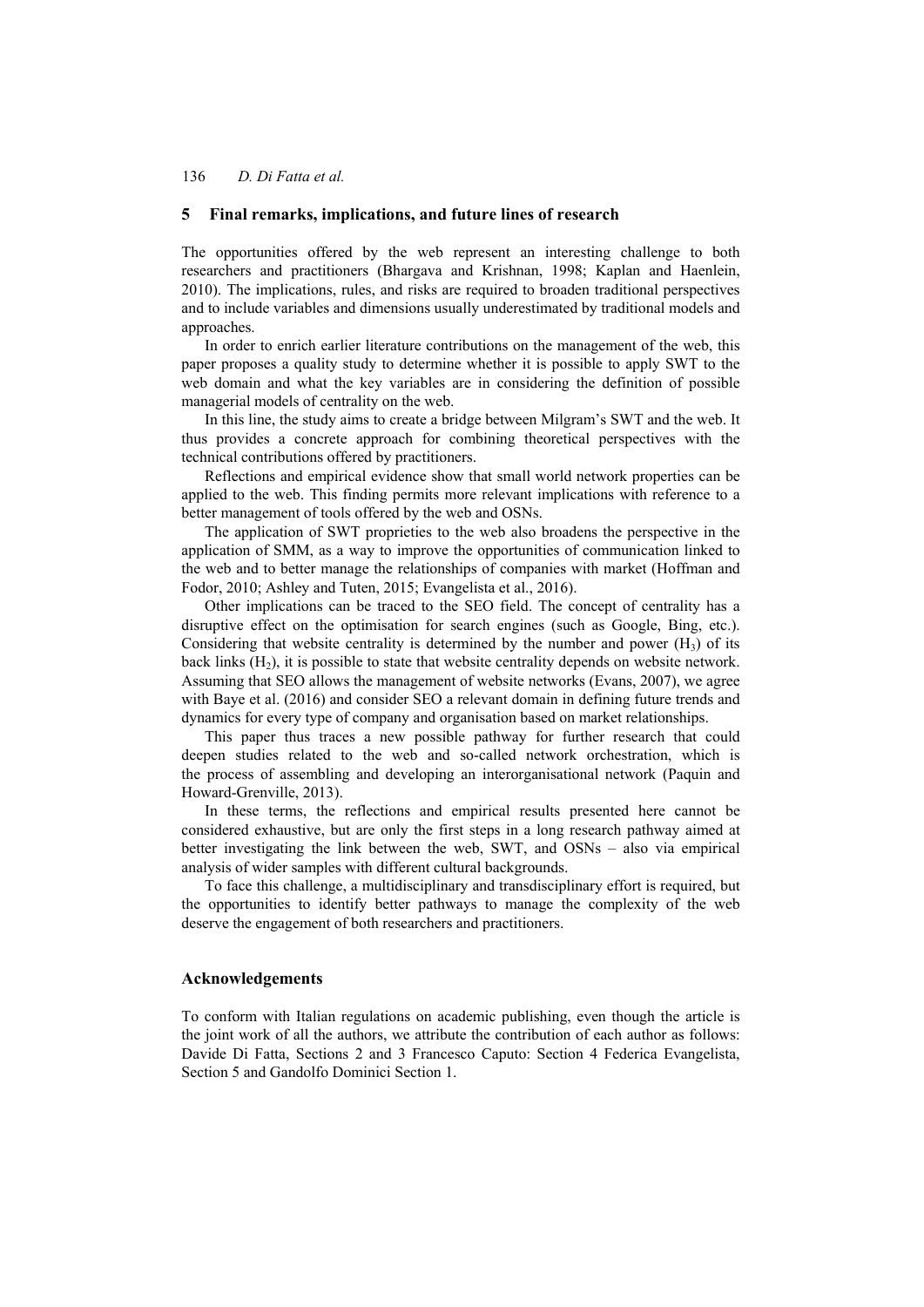#### **References**

- Adamic, L.A. and Huberman, B.A. (2000) 'Power-law distribution of the World Wide Web', *Science*, Vol. 287, No. 5461, pp.2115–2115.
- Adamic, L.A., Lukose, R.M., Puniyani, A.R. and Huberman, B.A. (2001) 'Search in power-law networks', *Physical Review*, Vol. 64, No. 4, p.046135.
- Albaum, G. (1997) 'The Likert scale revisited: an alternate version', *Journal of the Market Research Society*, Vol. 39, No. 2, pp.331–332.
- Albert, R. and Barabási, A.L. (2002) 'Statistical mechanics of complex networks', *Reviews of Modern Physics*, Vol. 74, No. 1, pp.47–62.
- Albert, R., Jeong, H. and Barabási, A.L. (2000) 'Diameter of the World Wide Web', *Nature*, Vol. 401, No. 6749, pp.130–131.
- Aldrich, H.E. and Kim, P.H. (2007) 'Small worlds, infinite possibilities? How social networks affect entrepreneurial team formation and search', *Strategic Entrepreneurship Journal*, Vol. 1, Nos. 1–2, pp.147–165.
- Aljaber, B., Stokes, N., Bailey, J. and Pei, J. (2010) 'Document clustering of scientific texts using citation contexts', *Information Retrieval*, Vol. 13, No. 2, pp.101–131.
- Ang, S.H. (2014) *Research Design for Business & Management*, Sage, London.
- Ashley, C. and Tuten, T. (2015) 'Creative strategies in social media marketing: an exploratory study of branded social content and consumer engagement', *Psychology and Marketing*, Vol. 32, No. 1, pp.15–27.
- Backstrom, L., Boldi, P., Rosa, M., Ugander, J. and Vigna, S. (2012) 'Four degrees of separation', *Web Science, 2012, Proceedings of the 4th Annual ACM Web Science Conference*, pp.33–42.
- Barabási, A.L. (2009) 'Scale-free networks: a decade and beyond', *Science*, Vol. 325, No. 5939, pp.412–432.
- Barbour, R. and Kitzinger, J. (Eds.) (1998) *Developing Focus Group Research: Politics, Theory and Practice*, Sage, London.
- Barile, S., Carrubbo, L., Iandolo, F. and Caputo, F. (2013) 'From 'EGO' to 'ECO' in B2B relationships', *Journal of Business Market Management*, Vol. 6, No. 4, pp.228–253.
- Barile, S., Saviano, M. and Caputo, F. (2015) 'How are markets changing? The emergence of consumers market systems', *3rd International Symposium Advances in Business Management 'Towards Systemic Approach*, University of Perugia, 21–23 January.
- Barnett, E. (2011) *Facebook Cuts Six Degrees of Separation to Four*, Telegraph, 22 November [online] http://www.telegraph.co.uk/technology/facebook/8906693/Facebook-cuts-sixdegrees-of-separation-to-four.html, 228 (accessed May 2012).
- Bauman, Z. (2000) *Liquid Modernity*, Polity Press, UK.
- Baye, M.R., De los Santos, B. and Wildenbeest, M.R. (2016) 'Search engine optimization: what drives organic traffic to retail sites?', *Journal of Economics and Management Strategy*, Vol. 25, No. 1, pp.6–31.
- Berthon, P., Pitt, L. and Watson, R.T. (1996) 'Marketing communication and the World Wide Web', *Business Horizons*, Vol. 39, No. 5, pp.24–32.
- Berthon, P.R., Pitt, L.F., Plangger, K. and Shapiro, D. (2012) 'Marketing meets Web 2.0, social media, and creative consumers: implications for international marketing strategy', *Business Horizons*, Vol. 55, No. 3, pp.261–271.
- Bhargava, H.K. and Krishnan, R. (1998) 'The World Wide Web: opportunities for operations research and management science', *INFORMS Journal on Computing*, Vol. 10, No. 4, pp.359–383.
- Bjorneborn, L. and Ingwerse, P. (2004) 'Toward a basic framework for webometrics', *Journal of the American Society for Information Science and Technology*, Vol. 55, No. 14, pp.1216–1227.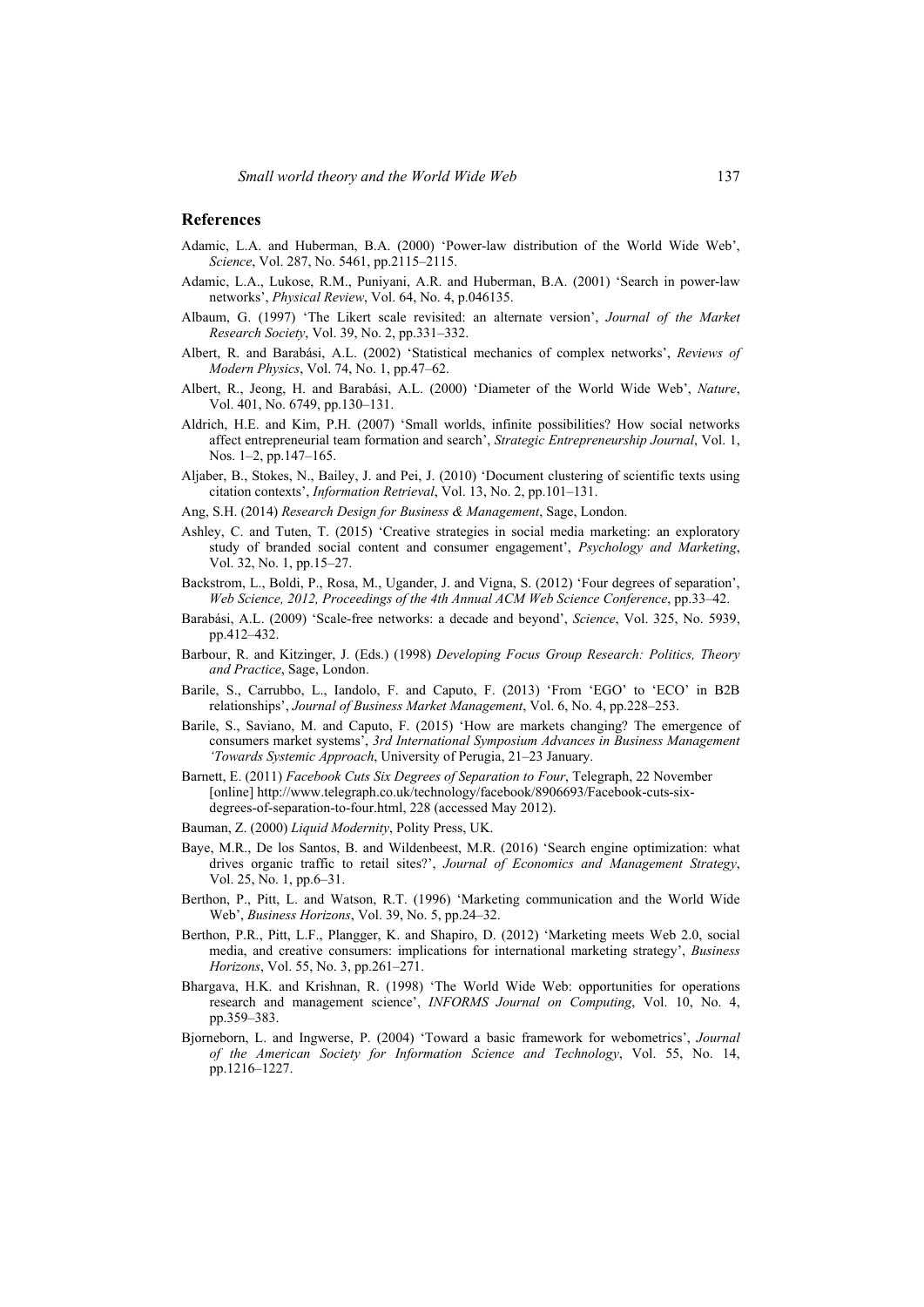- Boyce, C. and Neale, P. (2006) *Conducting In-Depth Interviews: A Guide for Designing and Conducting In-Depth Interviews for Evaluation Input*, pp.3–7, Pathfinder International, Watertown, MA.
- Boyd, D.M. and Ellison, N.B. (2007) 'Social networks sites: definition, history, and scholarship', *Journal of Computer-Mediated Communication*, Vol. 13, No. 1, pp.210–230.
- Buchanan, M. (2003) *Nexus: Small Worlds and the Groundbreaking Theory of Networks*, Norton and Co., New York.
- Burnard, P. (1991) 'A method of analysing interview transcripts in qualitative research', *Nurse Education Today*, Vol. 11, No. 6, pp.461–466.
- Callaway, D.S., Newman, M.E.J., Strogatz, S.H. and Watts, D.J. (2000) 'Network robustness and fragility: percolation on random graphs', *Physical Review Letters*, Vol. 85, No. 5468 [online] http://dx.doi.org/10.1103/PhysRevLett.85.5468 (accessed April 2016).
- Chatman, E.A. (1991) 'Life in a small world: applicability of gratification theory to information-seeking behavior', *Journal of the American Society for Information Science*, Vol. 42, No. 6, p.438.
- Cheng, A. (2010) *Six Degrees of Separation: Twitter Style*, Sysomos Inc., University of Toronto.
- Cockburn, C. and Wilson, T.D. (1996) 'Business use of the World-Wide Web', *International Journal of Information Management*, Vol. 16, No. 2, pp.83–102.
- Cohen, R., Erez, K., Ben-Avraham, D. and Havlin, S. (2000) 'Resilience of the internet to random breakdowns', *Physical Review Letters*, Vol. 85, No. 4628 [online] http://dx.doi.org/10.1103/ PhysRevLett.85.4626 (accessed April 2016).
- Davis, H. (2006) *Search Engine Optimization*, O'Reilly Media, Inc., Austin.
- Dawes, J.G. (2008) 'Do data characteristics change according to the number of scale points used? An experiment using 5 point, 7 point and 10 point scales', *International Journal of Market Research*, Vol. 51, No. 1, pp.1–20.
- Del Giudice, M., Caputo, F. and Evangelista, F. (2016) 'How decision systems changing? The contribution of Social Media to the management decisional liquefaction', *Journal of Decision Systems*, http://dx.doi.org/10.1080/12460125.2016.1187546.
- Dodds, P.S., Muhamad, R. and Watts, D.J. (2003) 'An experimental study of search in global social networks', *Science*, Vol. 8, No. 5634, pp.827–829.
- Dominici, G. (2009) *E-marketing. analisi dei cambiamenti dai modelli di business al mix operative*, FrancoAngeli, Milan, Italy.
- Dominici, G., Roblek, V. and Lombardi, R. (2016) 'A holistic approach to comprehending the complexity of the post-growth era: the emerging profile', in Erçetin, Ş.Ş. (Ed.): *Chaos, Complexity and Leadership*, pp.29–42, Springer.
- Easterby-Smith, M., Thorpe, R. and Jackson, P.R. (2012) *Management Research*, Sage, London.
- Ebersbach, A., Glaser, M., Heigl, R. and Warta, A. (2008) *Wiki: Web Collaboration*, Springer Science & Business Media, New York.
- Ellison, N.B. (2007) 'Social network sites: definition, history, and scholarship', *Journal of Computer-Mediated Communication*, Vol. 13, No. 1, pp.210–230.
- Espejo, R. and Dominici, G. (2016) 'Cybernetics of value cocreation for product development', *Systems Research and Behavioral Science*, http://onlinelibrary.wiley.com/doi/10.1002/sres.2392/pdf.
- Evangelista, F., Caputo, F., Russo, G. and Buhnova, B. (2016) 'Voluntary corporate disclosure in the era of social media', *4th International Symposium Advances in Business Management. 'Towards Systemic Approach'*, Mikolas Romeris University, Vilnius, Lituania, 24–26 August.
- Evans, D. (2012) *Social Media Marketing: An Hour a Day*, John Wiley & Sons, New York.
- Evans, M.P. (2007) 'Analysing Google rankings through search engine optimization data', *Internet Research*, Vol. 17, No. 1, pp.21–37.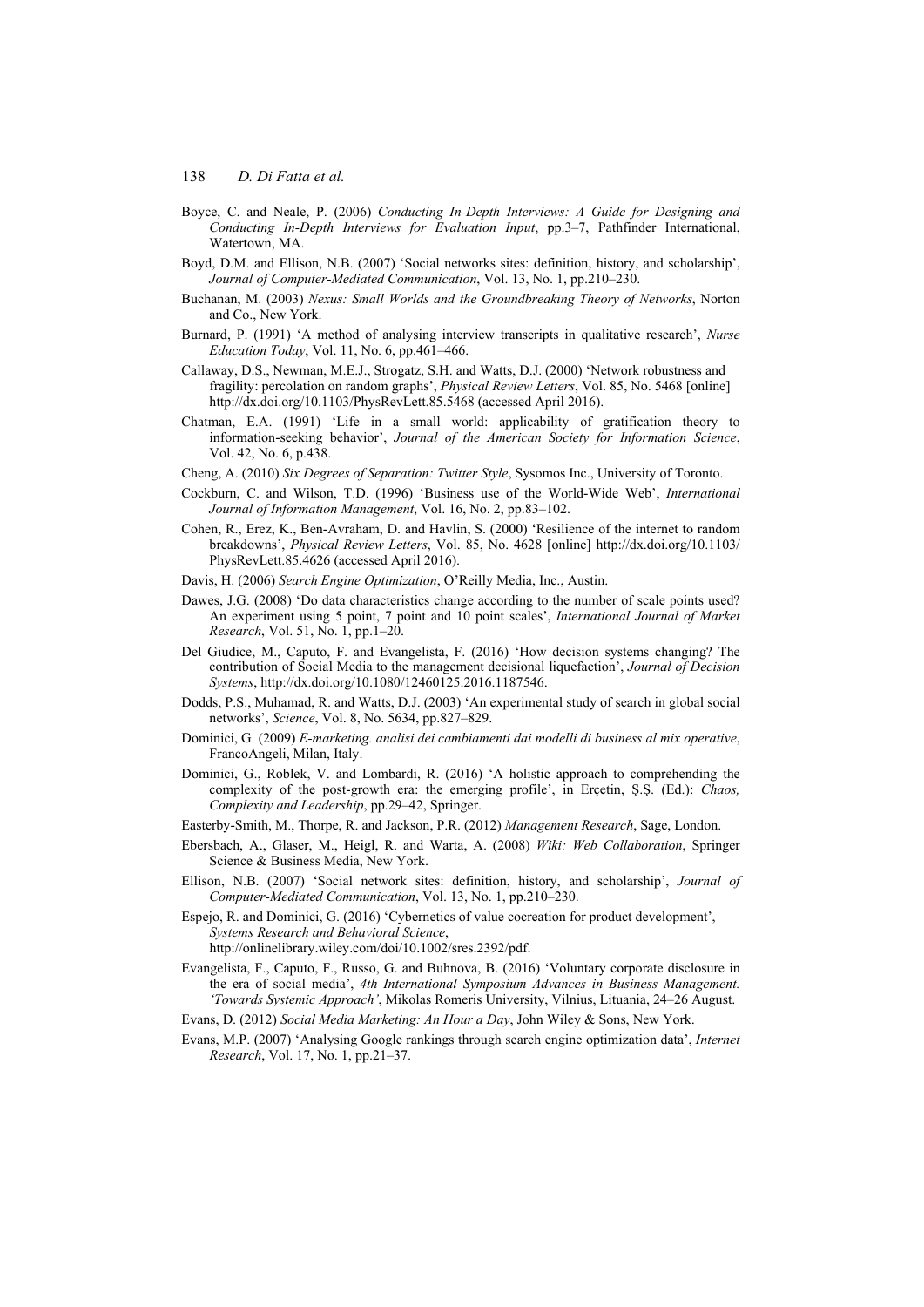- Eysenbach, G. and Köhler, C. (2002) 'How do consumers search for and appraise health information on the World Wide Web? Qualitative study using focus groups, usability tests, and in-depth interviews', *BMJ*, Vol. 324, No. 7337, pp.573–577.
- Faloutsos, M., Faloutsos, P. and Faloutsos, C. (1999) 'On power-law relationship of the internet topology', *Computer Communication Review*, Vol. 29, No. 4, pp.251–262.
- Fass, C., Turtle, B. and Ginelli, M. (1996) *Six Degrees of Kevin Bacon*, Plume Penguin Group, New York.
- Feldmann, A. and Whitt, W. (1997) 'Fitting mixtures of exponentials to long-tail distributions to analyze network performance models', *INFOCOM'97: Sixteenth Annual Joint Conference of the IEEE Computer and Communications Societies: Driving the Information Revolution, Proceedings IEEE*, Vol. 3, pp.1096–1104, April, IEEE.
- Freeman, L. (1997) 'A set of measures of centrality based on betweeness', *Sociometry*, Vol. 40, No. 1, pp.35–41.
- Frey, J.H. and Fontana, A. (1991) 'The group interview in social research', *The Social Science Journal*, Vol. 28, No. 2, pp.175–187.
- Goldenberg, J., Libai, B. and Muller, E. (2001) 'Tale of the network: a complex systems look at the underlying process of word-of-mouth', *Marketing Letters*, Vol. 12, No. 3, pp.211–223.
- Granovetter, M. (1973) 'The strength of weak ties', *American Journal of Sociology*, Vol. 78, pp.1360–1380.
- Gross, R. and Acquisti, A. (2005) 'Information revelation and privacy in online social networks', *Proceedings of the 2005 ACM Workshop on Privacy in the Electronic Society*, November, pp.71–80, ACM.
- Guare, J. (1990) *Six Degrees of Separation: A Play*, Vintage Book Random House LLC, New York.
- Henning-Thurau, T., Gwinner, K.P., Walsh, G. and Gramler, D.D. (2004) 'Electronic word-of-mouth via consumer opinion platforms: what motivates consumers to articulate themselves on the internet?', *Journal of Interactive Marketing*, Vol. 18, No. 1, pp.38–52.
- Hoffman, D.L. and Fodor, M. (2010) 'Can you measure the ROI of your social media marketing', *MIT Sloan Management Review*, Vol. 52, No. 1, pp.41–49.
- Hollensen, S. (2015) *Marketing Management: A Relationship Approach*, Pearson Education, New York.
- Hollway, W. and Jefferson, T. (1997) 'Eliciting narrative through the in-depth interview', *Qualitative Inquiry*, Vol. 3, No. 1, pp.53–70.
- Kaplan, A.M. and Haenlein, M. (2010) 'Users of the world, unite! The challenges and opportunities of social media', *Business Horizons*, Vol. 53, No. 1, pp.59–68.
- Kleinfeld, J. (2002) 'Six degrees: urban myth?', *Psychology Today*, Vol. 35, No. 2, pp.20–34.
- Kretschmer, H. and Aguillo, I. (2004) 'Visibility of collaboration on the web', *Scientometrics*, Vol. 61, No. 3, pp.405–426.
- Krueger, R.A. (1997) *Analyzing and Reporting Focus Group Results*, Sage, London.
- Latora, V. and Marchiori, M. (2001) 'Efficient behavior of small-world networks', *Physical Review Letters*, Vol. 87, No. 19, pp.198–217.
- Likert, R. (1967) 'The method of constructing and attitude scale', *Methods and Techniques in Business Research*, New York.
- Lunt, P. and Livingstone, S. (1996) 'Rethinking the focus group in media and communications research', *Journal of Communication*, Vol. 46, No. 2, pp.79–98.
- Mangold, W.G. and Faulds, D.J. (2009) 'Social media: the new hybrid element of the promotion mix', *Business Horizons*, Vol. 52, No. 4, pp.357–365.
- McLaren, T., Head, M. and Yuan, Y. (2002) 'Supply chain collaboration alternatives: understanding the expected costs and benefits', *Internet Research*, Vol. 12, No. 4, pp.348–364.